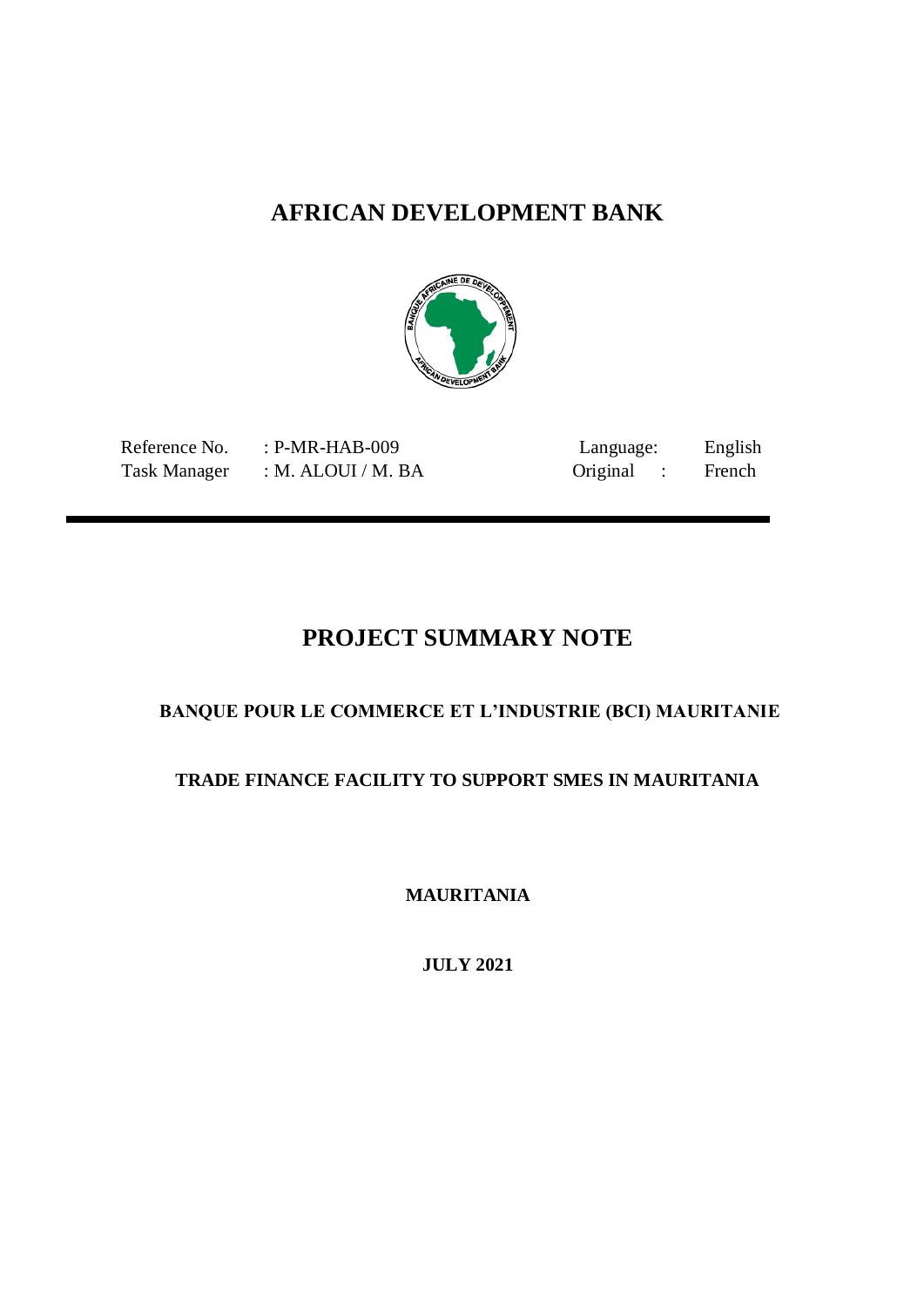| PROJECT SUMMARY NOTE                 |                                                                                                                                                                                                                                                                                                                                                                                                                                                                                                                                                                                                                                                                                                                                                                                                                                                                                                                                                                                                                                                                |
|--------------------------------------|----------------------------------------------------------------------------------------------------------------------------------------------------------------------------------------------------------------------------------------------------------------------------------------------------------------------------------------------------------------------------------------------------------------------------------------------------------------------------------------------------------------------------------------------------------------------------------------------------------------------------------------------------------------------------------------------------------------------------------------------------------------------------------------------------------------------------------------------------------------------------------------------------------------------------------------------------------------------------------------------------------------------------------------------------------------|
| Project Description<br>/Use of Funds | Provision of an EUR 10 million Trade Finance Line of Credit (TFLOC) to Banque pour<br>le Commerce et l'Industrie (BCI). The facility will help meet the trade financing needs<br>of SMEs in key sectors of the country's economy, under the challenging situation caused<br>by the COVID-19 pandemic. It will support the procurement of machinery, inputs,<br>equipment, consumer goods, foodstuffs and materials for fish and food processing,<br>manufacturing, construction, agriculture, health and handicraft sectors.                                                                                                                                                                                                                                                                                                                                                                                                                                                                                                                                   |
| <b>Client</b>                        | Established in 1999, BCI is one of the leading trade finance bank in Mauritania The<br>bank's network of international correspondent banks enables it to effectively support<br>local SMEs and corporate clients to finance and confirm international trade transactions.<br>BCI has been able to put in place an effective governance system for prudent<br>management. The capital is held by Mauritanian nationals and non-national individual<br>investors. BCI's selection as beneficiary of the proposed facility was based on its local<br>roots and support to SMEs in the country's key economic sectors, as reflected in its<br>portfolio and trade finance track record. BCI has subsidiaries in Mali, Guinea and<br>Senegal and aims to consolidate its role as an active trade finance banking group in the<br>sub-region.                                                                                                                                                                                                                        |
| <b>Financing Plan</b>                | The loan will help BCI expand its trade finance activities in Mauritania. Various other<br>sources of funding, internally generated resources, inter-bank refinancing and standby<br>lines of credit and correspondent bank refinancing will support this expansion.                                                                                                                                                                                                                                                                                                                                                                                                                                                                                                                                                                                                                                                                                                                                                                                           |
| <b>Role of the Bank</b>              | Provision of a EUR 10 million trade finance facility to BCI.                                                                                                                                                                                                                                                                                                                                                                                                                                                                                                                                                                                                                                                                                                                                                                                                                                                                                                                                                                                                   |
| <b>Market</b>                        | Access to trade finance for SMEs and local corporates in Mauritania remains a challenge<br>due to inadequate resources and high country risk perception The situation has been<br>compounded by the sharp decline in economic activities as a result of the COVID-19<br>pandemic. The economy is heavily dependent on imports and exports. The country<br>imports basic foodstuffs (wheat, rice, sugar, etc.), equipment, health and energy<br>products, capital goods and construction materials, while it exports fishery products and<br>minerals. The low level of foreign exchange earnings and scarcity of stable funds<br>constrain the ability of local banks to meet the growing demand for TF instruments of<br>SMEs and local businesses engaged in international trade. As one of the leading banks,<br>BCI is among the most active providers of trade finance The overall capacity of local<br>banks falls short of the high demand of SMEs and indigenous corporates for trade finance<br>instruments, creating an expanding trade finance gap. |